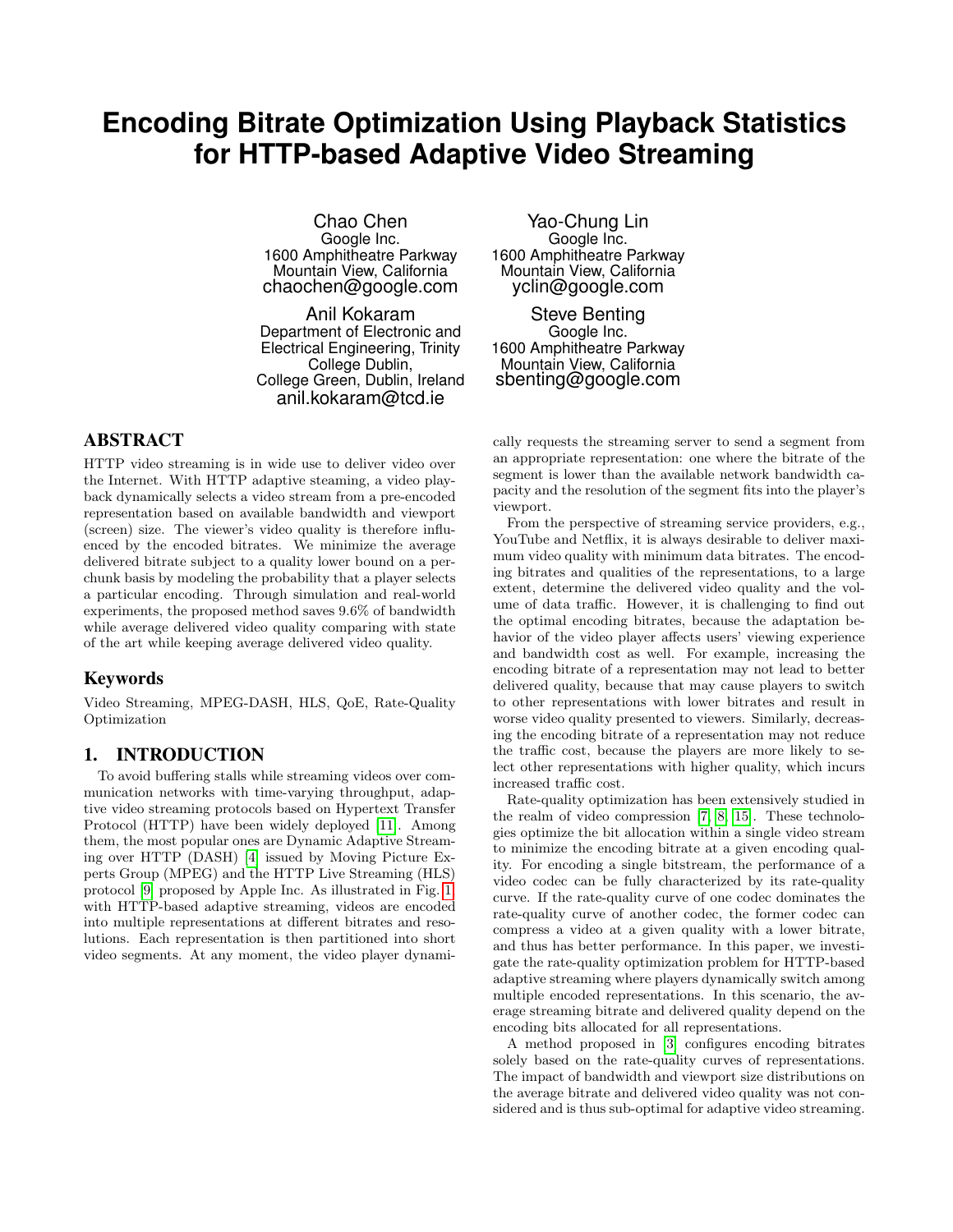

<span id="page-1-0"></span>Figure 1: Adaptive video streaming over HTTP.

The optimal selection of DASH representations is also investigated in [\[5\]](#page-6-4), [\[6\]](#page-6-5), and [\[13\]](#page-7-3). The problem is formulated as an integer programming that attempts to maximize users' satisfaction given content delivery network (CDN) capacity constraints, content type, and end-user characteristics. Rainer et al. proposed an optimization approach for rate adaptation on video streaming when the set of representations are given [\[10\]](#page-7-4). The idea is to solve a general optimization problem that maximizes delivery quality given download capacity constraint and yield quality upper bound for each streaming session. Then the quality upper bound is folded into another optimization problem that selects which representation to stream. The selected representation minimizes the bandwidth cost while delivering quality close to the upper bound.

In this paper, we aim to minimize the bandwidth cost by optimizing the encoding bitrates for a given set of representations. We consider the large-scale video streaming systems such as YouTube or Netflix where CDN bandwidth cost dominates the computational cost of encoding. In this scenario, we can spend computational resources to obtain rate-quality curves at all resolutions on a per video chunk basis. It enables us to take into account the unique rate-quality characteristics of each video chunk for encoding bitrate optimization. In addition, we collected real-world playback traces from our video streaming platform and obtained the empirical distributions of estimated client bandwidth and viewport sizes. These empirical distributions enable us to establish a model for the adaptation behavior of players, which is critical to the optimization of encoding bitrates. The optimization step is on a per-chunk basis, i.e. each video chunk can have different representation bitrates instead of a fixed bitrate set per video content type in contrast with the method proposed in [\[13\]](#page-7-3).

We first describe a simple model for the adaptation behavior in players in Section [2.](#page-1-1) In addition to the rate-quality characteristics of the encoded videos at per chunk basis, the model also incorporates the real-world statistics of network bandwidth and the viewport size of players. Using this model, we are able to establish the mapping from the encoding bitrates of encoded representations to the average streaming bitrate and the video quality delivered to viewers. Then, we propose a simple optimization framework to identify the optimal encoding bitrates that minimize the average streaming bitrate, subject to a given lower bound on delivered quality.

We simulated the performance of the proposed method. The results are presented in Section [3.](#page-3-0) The average streaming bitrate can be reduced by 9.45% to 12.07%. We then implemented the proposed method in our transcoding system. The experimental results show that the average video traffic is reduced by 9.6% to 14.37% without degrading users' Quality-of-Experience. Please see Section [4](#page-4-0) for more detailed results.

# <span id="page-1-1"></span>2. ENCODING BITRATE OPTIMIZATION METHOD

In this section, we first establish a theorem that characterizes the achievable performance for HTTP-adaptive streaming. Then, we introduce a mathematical model for characterizing the adaptation behavior of video players and formulate the encoding bitrate configurations as an optimization problem. Finally, we describe the overall system implementation.

## 2.1 Rate Quality Region

Let  $\mathcal{I} \subset \mathbb{N}$  be the index set of the encoded representations of an input video. Let  $V = \{144, 240, \cdots, 2160\}$  denote the set of supported viewport heights on players. The i'th representation is obtained by encoding the input video at bitrate  $r_i \in \mathbb{R}$  and resolution  $v_i \in \mathcal{V}$ . We assume the representations can be ordered by their encoding bitrates and viewport heights in ascending order, i.e.,  $\forall i \leq j$  in  $\mathcal{I}$ , we have  $r_i \leq r_j$  and  $v_i \leq v_j$ . Note that the equality in  $v_i \leq v_j$ allows multiple prepresentations per resolution.

Let  $q_i$  be the encoding quality of the *i*'th representation. The encoding quality can be measured with any video quality metric such as PSNR or SSIM [\[14\]](#page-7-5). Since different representations may have different resolutions, to make their encoding quality comparable,  $q_i$  is obtained by first upscaling the representation to the resolution of the input video and then calculating the PSNR or SSIM against the input video.

For a given input video and an output resolution  $v \in V$ , the encoding quality  $q$  at arbitrary encoding bitrate  $r$  can be modeled by its rate-quality characteristic function  $q_v(r)$ , i.e.,

$$
q_i = \mathbf{q}_{v_i}(r_i), \forall i \in \mathcal{I}.\tag{1}
$$

The function  $q_v(\cdot)$  depends on the nature of the video content and the compression algorithm adopted by the codec.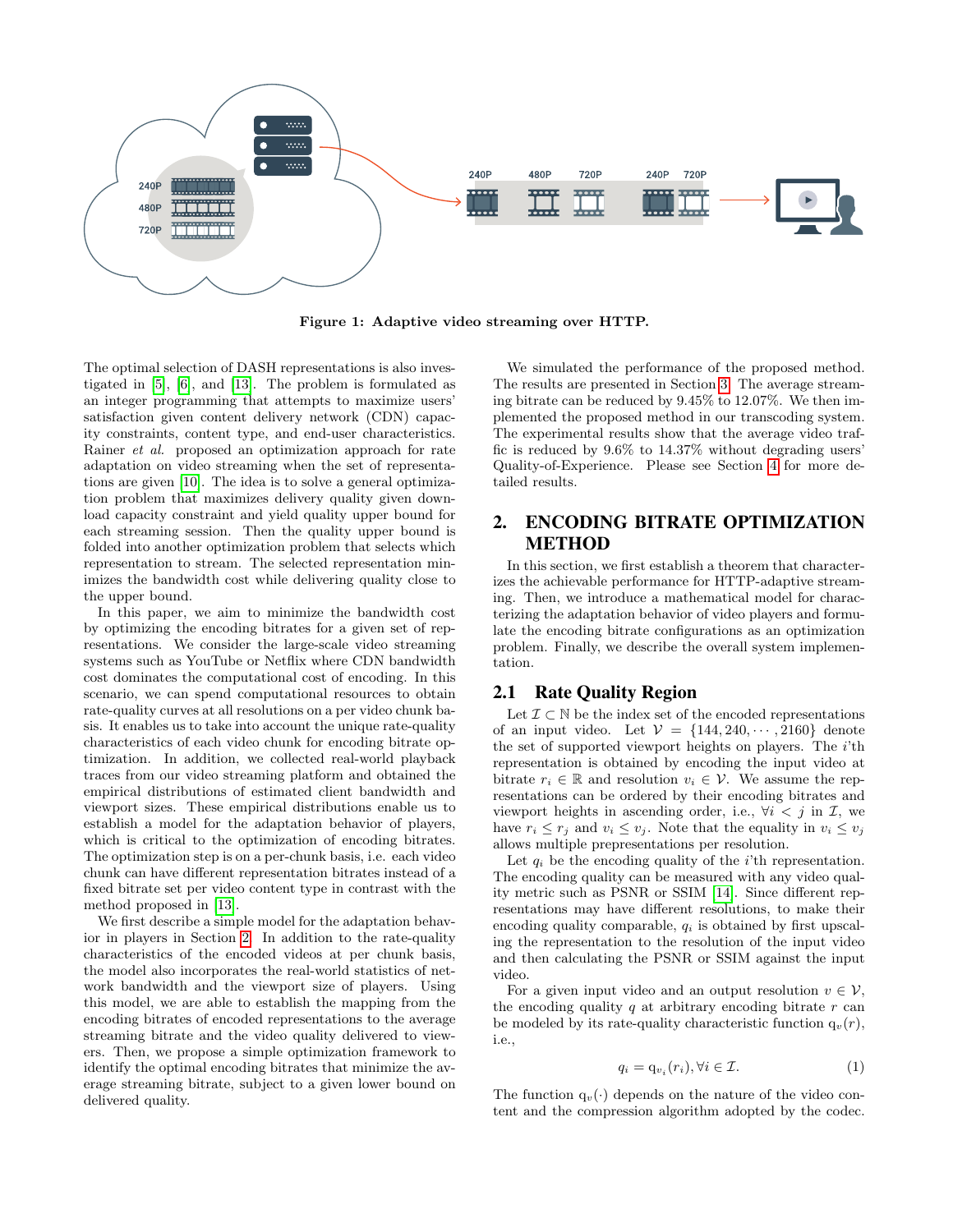

<span id="page-2-0"></span>Figure 2: Typical rate-quality curves of a video encoded at different resolutions. The achievable ratequality region is shown by the shaded area.

In Fig. [2,](#page-2-0) we illustrate the typical rate-quality functions of a video corresponding to different encoding resolutions. For each representation, the rate-quality operating point  $(r_i, q_i)$ will always fall on the rate-quality curve  $q_{v_i}(\cdot)$ .

Assuming the viewers spent  $t_i$  seconds watching representation  $i$ , the fraction of time viewers spent on representation  $i$  is thus

$$
\lambda_i = t_i / \sum_{j \in \mathcal{I}} t_j. \tag{2}
$$

The average streaming bitrate over time is given by

$$
R(\mathbf{r}) = \frac{1}{\sum_{j \in \mathcal{I}} t_j} \sum_{i \in \mathcal{I}} t_i r_i = \sum_{i \in \mathcal{I}} \lambda_i r_i = \lambda^{\mathsf{T}} \mathbf{r},\qquad(3)
$$

where  $\mathbf{r} = (r_i : i \in \mathcal{I})$  and  $\boldsymbol{\lambda} = (\lambda_i : i \in \mathcal{I})$ . Similarly, the average quality delivered to users is given by

<span id="page-2-1"></span>
$$
Q(\mathbf{r}) = \boldsymbol{\lambda}^{\mathsf{T}} \mathbf{q},\tag{4}
$$

where  $\mathbf{q} = (q_i : i \in \mathcal{I}) = (q_{v_i}(r_i) : i \in \mathcal{I})$  is the vector of encoding qualities. Because of  $\sum_i \lambda_i = 1$  and  $\lambda_i \geq 0$   $\forall i \in \mathcal{I}$ , the average bitrate-quality point  $(R(r), Q(r))$  falls in the convex hull spanned by the encoding rate-quality points  $\{(r_i, q_i) : i \in \mathcal{I}\}\$ , which is illustrated in Fig. [2.](#page-2-0) In other words, any rate-quality point outside the convex hull cannot be achieved by an adaptive streaming system. This is summarized in Theorem [1.](#page-2-1)

THEOREM 1. For an adaptive video streaming service, the achievable region of average streaming bitrate R and average quality Q is given by the convex hull

$$
S(\mathbf{r}) = \{ (R, Q) : R = \lambda^{\mathsf{T}} \mathbf{r}, Q = \lambda^{\mathsf{T}} \mathbf{q},
$$
  

$$
\mathbf{1}^{\mathsf{T}} \lambda = 1, \lambda_i \ge 0, \ \forall i \in \mathcal{I} \}.
$$
 (5)

This theorem reveals some of the rationale of the encoding configurations proposed in [\[3\]](#page-6-3). This configuration selects the encoding points  $\{(r_i, q_i) : i \in \mathcal{I}\}\)$  from the upper boundary of the convex hull spanned by the rate quality curves. It pushes the achievable region  $\mathcal{S}(\mathbf{r})$  to the low bitrate and high quality area in the rate-quality space. The corresponding average bitrate tends to be reduced and the average delivered quality tends to be improved. However, the exact position of point  $(R(r), Q(r))$  depends on  $\lambda$ , i.e., the adaptation behavior of players, which is not considered in [\[3\]](#page-6-3). In the next section, we propose a model to characterize the adaptation behavior of players.

#### 2.2 Player Model

We model the player-estimated bandwidth and viewport size at players as two stationary random processes  $\{R_t : t \in$  $\mathcal{R}^+$ } and  $\{V_t : t \in \mathcal{R}^+\}$ , respectively. We assume a player selects the streamed representations according to two rules:

- 1. The player always requests a representation whose resolution is lower than or equals to player viewport size  $V_t$ . This is to save bandwidth by not streaming unnecessary pixels to viewers.
- 2. Among the representations satisfying the first rule, the player always selects the highest representation whose bitrate is lower than its estimated bandwidth  $R_t$ . This is to ensure that the bandwidth is fully utilized while the streamed representation can be smoothly played without stalls.

These two rules are widely followed by video players in practice. At any moment  $t$ , a player requests representation i in the following two cases. If the viewport size  $V_t$  equals the resolution of representation  $i$ , the player requests representation i when the bandwidth  $R_t$  is greater than the encoding bitrate  $r_i$ . If the viewport size  $V_t$  is larger than the resolution of representation  $i$ , the player requests representation i if  $R_t$  is greater than the bitrate of representation i but is less than that of higher representations. The probability for a player to select representation  $i$  is thus

<span id="page-2-3"></span><span id="page-2-2"></span>
$$
p_i(\mathbf{r}) = \mathbb{P}\left[V_t = v_i, R_t > r_i\right] + \mathbb{P}\left[V_t > v_i, r_{i+1} \ge R_t > r_i\right].
$$
 (6)

<span id="page-2-6"></span><span id="page-2-5"></span>The two terms on the right hand side of [\(6\)](#page-2-2) correspond to the probability of the two cases above. We estimated the statistical distributions of bandwidth and viewport sizes from playback statistics and found that the bandwidth distribution does not vary significantly with the viewport size  $v$ . This is because streaming bandwidth is mainly determined by network conditions when a video is played, which are not related to the viewport size of devices. Therefore, we may assume that viewport size  $V_t$  and bandwidth  $R_t$  are two independent processes. The viewing probability  $p_i(\mathbf{r})$  in [\(6\)](#page-2-2) can thus be rewritten as

$$
p_i(\mathbf{r}) = \mathbb{P}[V_t = v_i] \mathbb{P}[R_t > r_i]
$$
  
 
$$
+ \mathbb{P}[V_t > v_i] \mathbb{P}[r_{i+1} \ge R_t > r_i]. \quad (7)
$$

Assuming  $R_t$  and  $V_t$  are ergodic random processes, we have

<span id="page-2-7"></span>
$$
p_i(\mathbf{r}) = \lim_{\sum_i t_i \to \infty} \frac{t_i}{\sum_i t_i} = \lambda_i
$$
 (8)

<span id="page-2-10"></span>where  $\lambda_i$  is defined in equation [\(2\)](#page-2-3) as the fraction of time that players stream representation  $i$ . Substituting  $(8)$  into  $(3)$  and  $(4)$ , we have

<span id="page-2-8"></span><span id="page-2-4"></span>
$$
R(\mathbf{r}) = \sum_{i \in \mathcal{I}} r_i p_i(\mathbf{r}), \qquad (9)
$$

<span id="page-2-9"></span>
$$
Q(\mathbf{r}) = \sum_{i \in \mathcal{I}} q_i p_i(\mathbf{r}).
$$
 (10)

Substituting [\(7\)](#page-2-7) into [\(9\)](#page-2-8) and [\(10\)](#page-2-9), we obtain the explicit expression for average bitrate and delivered quality in [\(11\)](#page-3-1) and [\(12\)](#page-3-2).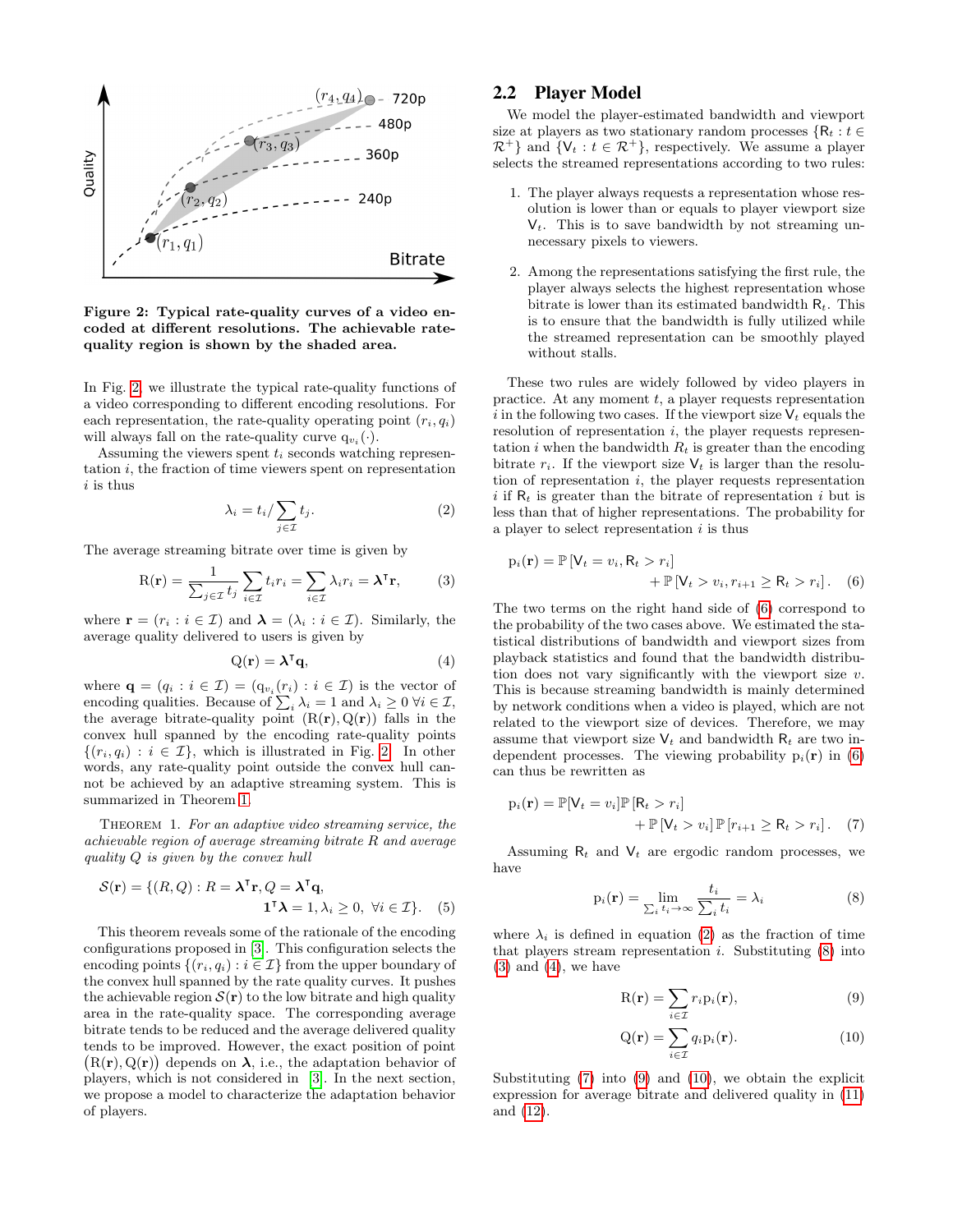$$
R(\mathbf{r}) = \sum_{i \in \mathcal{I}} \left[ r_i \left( \mathbb{P} \left[ V_t = v_i \right] \mathbb{P} \left[ R_t > r_i \right] + \mathbb{P} \left[ V_t > v_i \right] \mathbb{P} \left[ r_{i+1} \ge R_t > r_i \right] \right) \right], \quad (11)
$$

and

$$
Q(\mathbf{r}) = \sum_{i \in \mathcal{I}} \left[ q_{v_i}(r_i) \left( \mathbb{P} \left[ V_t = v_i \right] \mathbb{P} \left[ R_t > r_i \right] + \mathbb{P} \left[ V_t > v_i \right] \mathbb{P} \left[ r_{i+1} \ge R_t > r_i \right] \right) \right].
$$
 (12)

These expressions can then be used to estimate the corresponding average bitrate and average delivered quality for a given encoding bitrate configuration r.

#### <span id="page-3-4"></span>2.3 Encoding Bitrate Optimization

We propose minimizing the average bitrate, subject to a given lower bound on average delivered quality, by solving the following optimization problem

<span id="page-3-3"></span>
$$
\begin{array}{ll}\n\text{minimize} & \mathbf{R}(\mathbf{r})\\
\text{subject to} & \mathbf{Q}(\mathbf{r}) \ge \mathbf{Q}_0,\n\end{array} \tag{13}
$$

where  $R(r)$  and  $Q(r)$  are given by equation [\(11\)](#page-3-1) and [\(12\)](#page-3-2). The value  $Q_0$  is a desired lower bound for delivered quality.

Here, we target minimizing average bitrate given a constraint on quality. In 2015, video traffic accounted for 70% of IP network traffic and 55% of mobile network traffic[\[2\]](#page-6-6). Reducing bandwidth costs is critical for the success of streaming services.

To solve the optimization problem in [\(13\)](#page-3-3), gradient-based optimization algorithms such as method of moving asymptotes (MMA) [\[12\]](#page-7-6) can be employed. It is worth noting that the optimization problem [\(13\)](#page-3-3) is non-convex because the bitrate cumulative distribution function  $\mathbb{P}[\mathsf{R}_t \leq x]$  is not a convex function of  $x$  in general. Thus, there is no guarantee that the local optimal solution generated by gradient-based optimization algorithms could achieve a global optimum. However, in practice, we found that the local optimal solutions still provided a significant reduction in average bitrate.

#### <span id="page-3-5"></span>2.4 System Implementation

The proposed method is integrated in our video processing pipeline that processes and re-encodes ingested videos. An ingested video is first divided into 5-second nonoverlapped chunks. Then we obtain the rate-quality models of each video chunk at all resolutions. For example, we encode a 1080p video chunk into 6 different resolutions including 144p, 240p, 360p, 480p, 720p, and 1080p. For each resolution, we constructed the rate-quality model by sampling rate-quality points from  $q_{v_i}(r)$ . Specifically, we encoded a video multiple times using the libx264 codec. Each time we applied a different Constant Rate Factor (CRF) sampled from 5 to 55 with a step size of 5 so as to cover a wide range of encoding qualities. Then we scaled up each encoded version to 1080p with bicubic scaling filter and calculated the corresponding PSNR against the original video. The ratequality model  $q_{v_i}(r)$  was approximated using the piece-wise linear function connecting the sampled rate-quality points.

On our video streaming platform, the video players recorded the estimated bandwidth in every few seconds during each playback session. The estimated bandwidth, along with the viewport size is then stored to our backend databases. We collected 1,000,000 such real-world playback traces to obtain the empirical distribution of viewport and estimated bandwidth, i.e.,  $\mathbb{P}[V_t]$  and  $\mathbb{P}[R_t]$ .

<span id="page-3-1"></span>The optimizer described in Sec. [2.3](#page-3-4) takes into account the rate-quality curves, the empirical distributions of viewport and estimated downlink bandwith, and the default delivered quality  $Q_0$  based on the default settings. It then runs the MMA solver in the NLopt library [\[1\]](#page-6-7) to obtain the optimized bitrates. Finally, the video chunks will be encoded into the representations using the optimized bitrates, and muxed into DASH or HLS formats for streaming.

<span id="page-3-2"></span>In the next section, we evaluate the gain of the optimized encoding bitrate configurations via numerical simulations.

#### <span id="page-3-0"></span>3. NUMERICAL SIMULATIONS

A set of 1000 1080p videos, the content of which covers a wide-range of spatio-temporal complexities, is randomly selected to run the simulation. The lengths of the selected videos ranged from 1 minute to 20 minutes. Every videos are processed as described in Sec. [2.4.](#page-3-5)

We first evaluated the performance of the proposed method against a baseline encoding parameter configuration where a fixed CRF of 23 is applied to all representations. Here, we chose a CRF of 23 because it is the default CRF in ffmpeg. We denote by  $r_i^0$  the baseline encoding bitrate for representation i and let  $\mathbf{r}_0 = (r_i^0 : i \in \mathcal{I})$ . We set  $Q_0 = Q(\mathbf{r}_0)$  as the lower bound for delivered quality. Then we employed the MMA solver in the NLopt library [\[1\]](#page-6-7) to find the optimal encoding bitrates r ∗ and the corresponding average streaming bitrate  $R(r^*)$  in [\(13\)](#page-3-3).

On the 1000 test videos, we found that the proposed algorithm can reduce the average streaming bitrate by 12.07%. We plot the encoding configurations of an example video in Fig. [3.](#page-4-1) It can be seen that the optimized encoding bitrates are smaller than the encoding bitrates with fixed CRFs. This leads to reduction in encoding bitrate and degradation in encoding quality for all representations. Interestingly, because the delivered quality depends on the viewing probability distribution, the delivered quality of the optimized encoding configuration is kept the same as that of the baseline configuration. In Fig. [4,](#page-4-2) we plot the viewing probability of each representation as predicted by our player model in [\(6\)](#page-2-2). It is seen that the optimized encoding configuration tend to cause the player to spend more time streaming higher representations, thereby compensating for the loss in delivered quality due to reduced encoding bitrates.

We also compared the proposed solution with another baseline configuration. In this baseline configuration, we fixed the encoding CRFs of the 144p and 1080p representations to be 23. Then we selected the encoding bitrates for the other representations such that the achievable rate-quality region given in [\(5\)](#page-2-10) was maximized. This is similar to the method proposed in [\[3\]](#page-6-3). On the 1000 test videos, we found the proposed solution could reduce the average streaming bitrate by 9.45%. Fig. [5](#page-4-3) illustrated the baseline and the optimized encoding configurations of an example video. It can be seen that the optimized encoding bitrate is higher than the baseline configurations in low resolution presentations, including 240p, 360p, and 480p. For 720p and 1080p rep-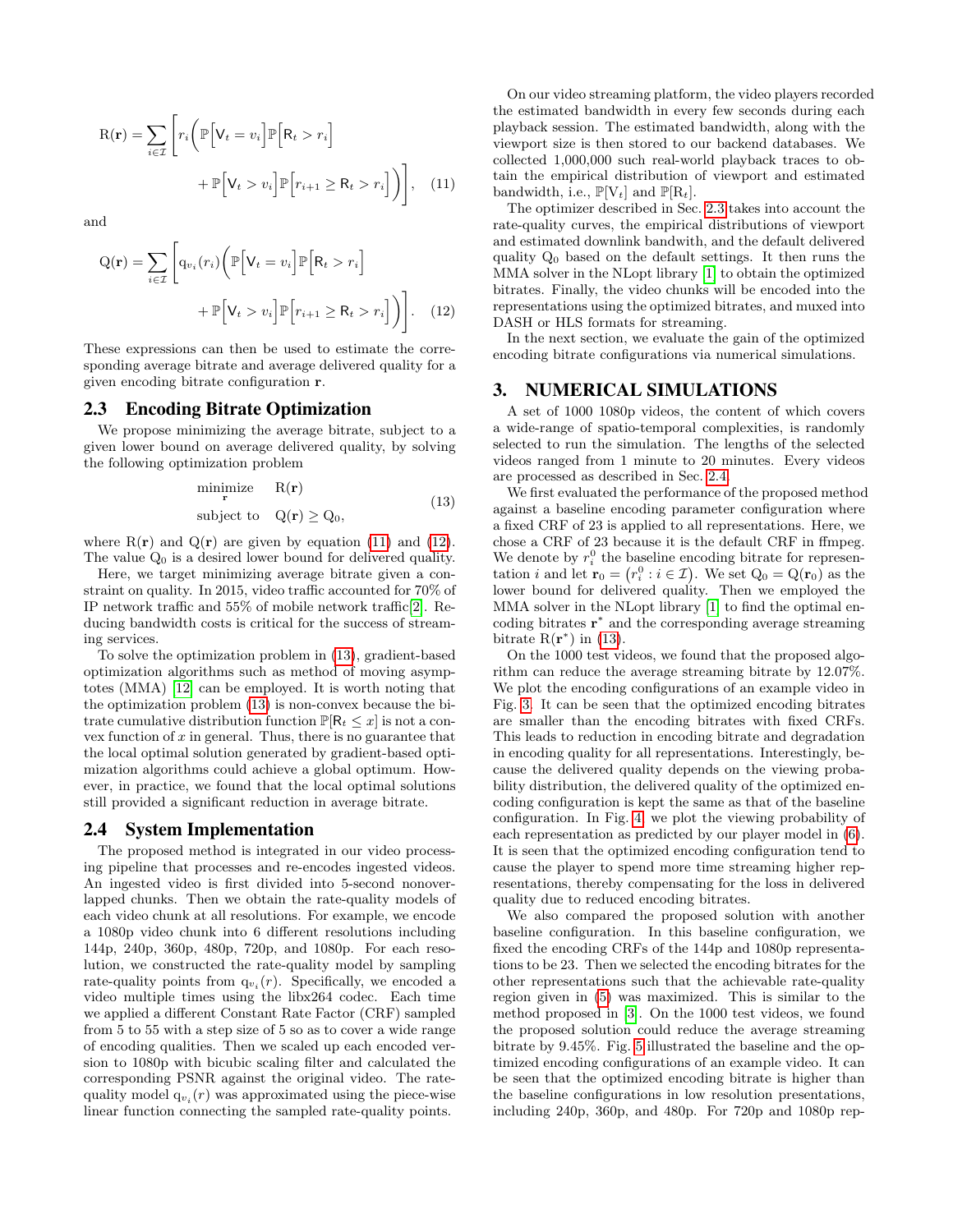

<span id="page-4-1"></span>Figure 3: The encoding bitrates when CRF is fixed to 23  $\circ$  and the corresponding encoding bitrates optimized by the proposed method  $(\triangle)$  for an example video.



<span id="page-4-2"></span>Figure 4: The viewing probability distribution of an example video estimated by the proposed player model.



<span id="page-4-3"></span>Figure 5: The encoding parameter configurations that maximized the achievable rate quality region  $($ ) and the corresponding encoding bitrates optimized by the proposed method  $(\triangle)$  for an example video.

resentation, the optimized encoding bitrates are lower than that of the baseline. As shown in Fig. [6,](#page-5-0) with the optimized configuration, players would spent more time on the 1080p representations, preserving delivered quality.

In the next section, we validate the effectiveness of our encoding bitrate configration via experiments on our video streaming platform.

## <span id="page-4-0"></span>4. EXPERIMENTAL RESULTS

We randomly selected 5,000 1080p videos for a real-world experiment. The selected videos were 1 minute to 20 minutes long. Two pairs of treatments were applied, each containing a baseline encoding bitrate configuration and the corresponding optimized configuration. As in our simulations, the first pair of treatments used the default ffmpeg CRF of 23 as the baseline. In the second pair, the baseline configuration fixed the encoding CRF for 144p and 1080p at 23. The bitrates of other representations were configured such that the achievable rate quality region was maximized.

For each treatment, the bitrate configurations were applied on every 5-second chunks of the videos in order to incorporate the variations in the spatial-temporal characteristics of videos. The playback statistics, which included total watch time and average video streaming bitrates, were collected to evaluate performance. In the following, we will first report the bitrate changes in each treatment pair, and then summarize the overall playback statistics.

We define the relative change in encoding bitrate as  $\frac{r^*}{r_0}$  $\frac{r^*}{r_0} - 1,$ where r<sup>∗</sup> and r<sup>0</sup> are the encoded bitrates of the optimized configuration and the corresponding baseline configuration, respectively. Fig. [7\(a\)](#page-5-1) shows the boxplot of relative encoded bitrate changes at different resolutions for the first pair of treatments. It can be seen that the proposed method selects lower encoding bitrates for almost all resolutions. This is especially true for 240P, where the median of the relative change was -36.5%. Fig. [7\(b\)](#page-5-2) shows the relative encoding bitrate changes against the baseline that maximizes the achievable rate-quality region. In this case, the optimizer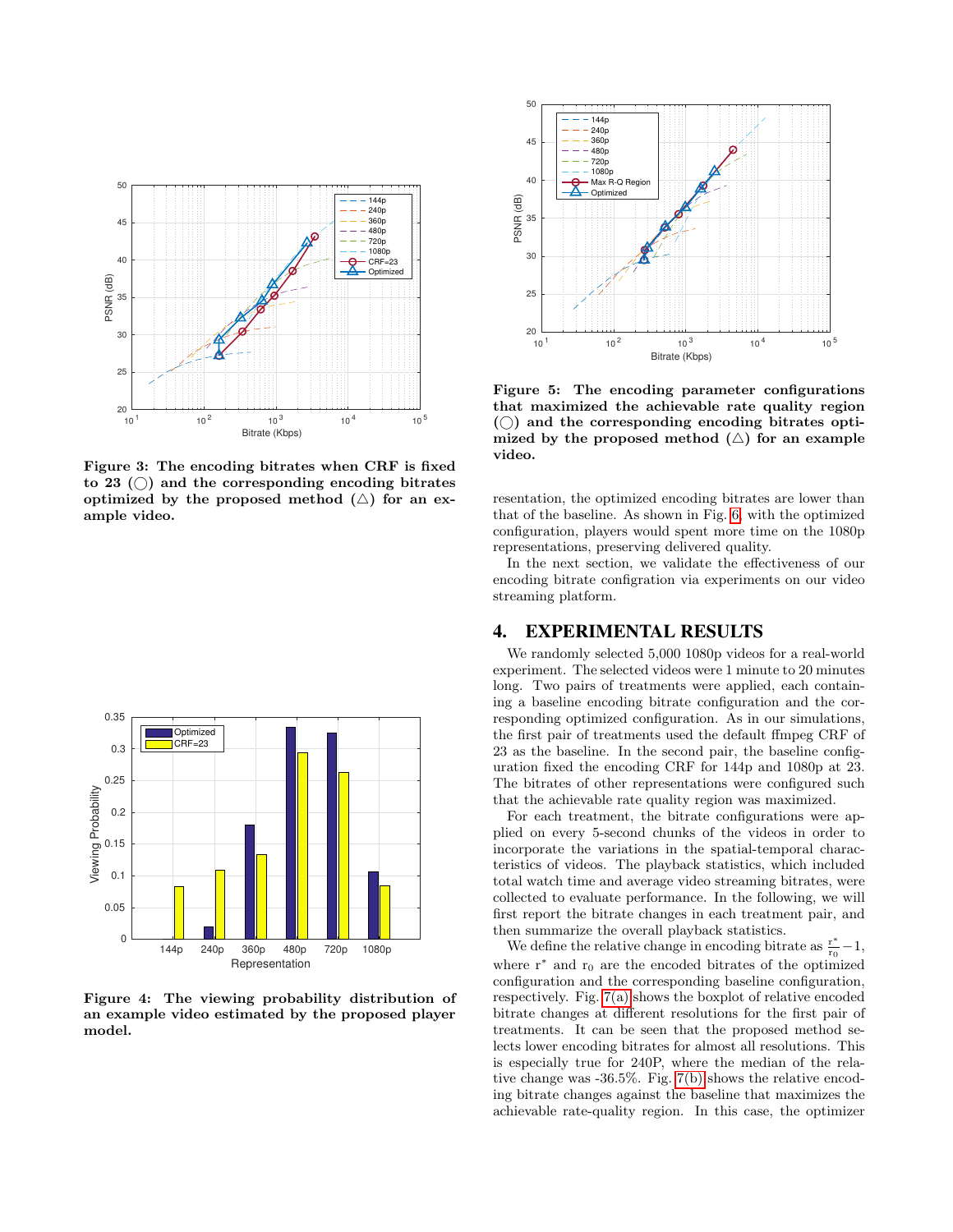

<span id="page-5-0"></span>Figure 6: The viewing probability distribution of an example video estimated by the proposed player model.

increases the median bitrates of 240p, 360p, and 480p by 13.0%, 23.2% and 16.5%, respectively. The median bitrates of 720p and 1080p are reduced by 10.8%, and 48.5%, respectively.

From the collected statistics, the changes in bitrate affected the distribution of watch time across resolutions. Fig. [8](#page-6-8) compares watch time distributions at different resolutions. Fig. [8\(a\)](#page-6-9) shows that, for the first pair of treatments, the watch time of the optimized configuration generally shifts towards higher resolutions. For the second pair of treatments, watch time shifts are observed as well. As can be seen in Fig. [8\(b\),](#page-6-10) the watch time of the 240p representation is slightly reduced while that of the 1080p representations is increased.

We calculated the average streaming bitrate and observed that the proposed method saves 14.37% in average bitrate against the configuration using a fixed CRF of 23, and 9.65% against the configurations that maximize the rate-quality region.

The optimized encoding bitrate configurations is designed to reduce average streaming bitrate without affecting the quality of experience of viewers. Table. [1](#page-7-7) and Table. [2](#page-7-8) summarize the total watch time and average delivered PSNR of each configuration. Measured quality loses 0.20 dB in PSNR against the configuration using a fixed CRF of 23, and gains 0.05 dB against the configurations that maximize the rate-quality region. For both treatment pairs, we conducted two-sided log-transformed t-tests at 95% confidence on watch time and average delivered PSNR with. There is no significant changes in both metrics.

We also measured the representation switching rate, the join latency that is the latency from the moment when a playback request is sent to the moment when the video starts to play and the mean time between rebufferings. As shown in Table. [1,](#page-7-7) comparing with the configuration using a fixed CRF of 23, our method reduces the rate switching rate and initial delay significantly. This can improve the overall QoE of users. The proposed method also increased the mean time between rebuffering events but the improvement is statisti-

<span id="page-5-1"></span>

<span id="page-5-2"></span>Figure 7: Relative encoding bitrate changes per resolution under the two experimental settings: [\(a\)](#page-5-1) Fixed CRF  $= 23$  as the baseline. [\(b\)](#page-5-2) Maximizing rate-quality region as the baseline.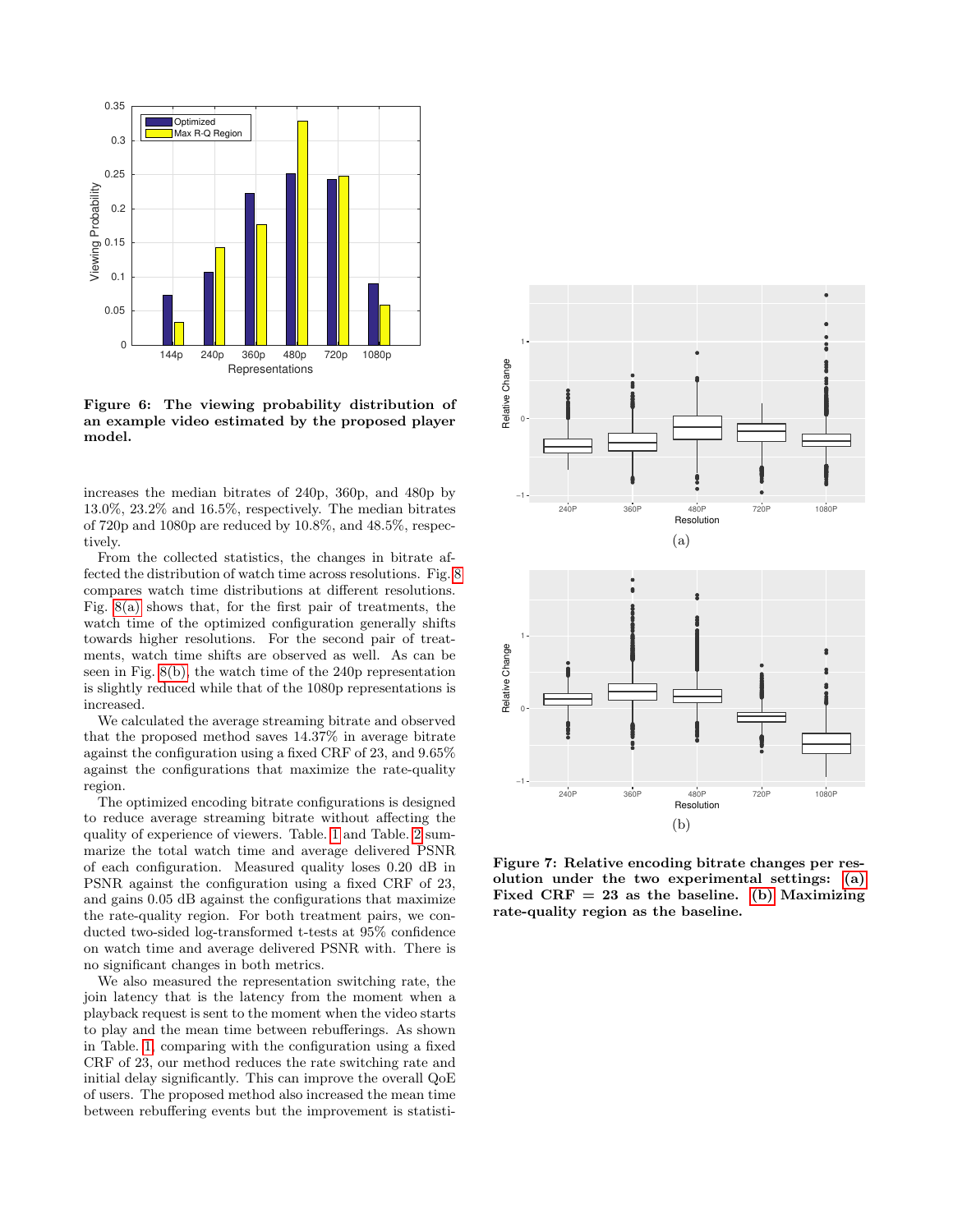<span id="page-6-9"></span>

<span id="page-6-10"></span><span id="page-6-8"></span>Figure 8: Watch time distribution at different resolutions under the two experiment settings: [\(a\)](#page-6-9) Fixed CRF as the baseline. [\(b\)](#page-6-10) Maximizing rate-quality region as the baseline

cally insignificant. Comparing with the configurations that maximize the rate-quality region, our method reduced the rate switching rate slightly. Its impact on initial delay and mean time between rebufferings is statistically insignificant.

# 5. CONCLUSIONS AND FUTURE WORK

We propose a mathematical model for the adaptation behavior of players in HTTP-based video streaming. In addition to the rate-quality characteristics of videos, the model also incorporates the statistical distribution of available bandwidth and viewport sizes of players. Based on the model, we implemented a method to optimize the encoding bitrates of the video representations. Both numerical simulations and experimental results demonstrated that the proposed method can save 9.6% on the average video streaming bandwidth without degrading users' quality of experience or average video delivered quality.

The optimization method presented in this paper is based on global bandwidth and viewport size distributions. However, a video might be popular in a certain geographic region where the bandwidth/viewport distributions differ from the global ones. As part of future work, we will investigate potential gains of incorporating local bandwidth and viewport distributions to our approach.

#### 6. REFERENCES

- <span id="page-6-7"></span>[1] Nlopt introduction. [http://ab-initio.mit.edu/](http://ab-initio.mit.edu/wiki/index.php/NLopt_Introduction) [wiki/index.php/NLopt\\_Introduction](http://ab-initio.mit.edu/wiki/index.php/NLopt_Introduction).
- <span id="page-6-6"></span>[2] Cisco visual networking index. [http:](http://www.cisco.com/c/en/us/solutions/collateral/service-provider/visual-networking-index-vni/complete-white-paper-c11-481360.html) [//www.cisco.com/c/en/us/solutions/collateral/](http://www.cisco.com/c/en/us/solutions/collateral/service-provider/visual-networking-index-vni/complete-white-paper-c11-481360.html) [service-provider/visual-networking-index-vni/](http://www.cisco.com/c/en/us/solutions/collateral/service-provider/visual-networking-index-vni/complete-white-paper-c11-481360.html) [complete-white-paper-c11-481360.html](http://www.cisco.com/c/en/us/solutions/collateral/service-provider/visual-networking-index-vni/complete-white-paper-c11-481360.html), 2016.
- <span id="page-6-3"></span>[3] J. D. Cock, Z. Li, M. Manohara, and A. Aaron. Complexity-based consistent-quality encoding in the cloud. In 2016 IEEE International Conference on Image Processing (ICIP), pages 1484–1488, Sept 2016.
- <span id="page-6-0"></span>[4] M. R. Group. ISO/IEC FCD 23001-6 part 6: Dynamics adaptive streaming over HTTP (DASH). [http://mpeg.chiariglione.org/working&](http://mpeg.chiariglione.org/working&underscore;documents/mpeg-b/dash/dash-dis.zip) [underscore;documents/mpeg-b/dash/dash-dis.zip](http://mpeg.chiariglione.org/working&underscore;documents/mpeg-b/dash/dash-dis.zip), 2011.
- <span id="page-6-4"></span>[5] C. Kreuzberger, B. Rainer, H. Hellwagner, L. Toni, and P. Frossard. A comparative study of dash representation sets using real user characteristics. In Proceedings of the 26th International Workshop on Network and Operating Systems Support for Digital Audio and Video, page 4. ACM, 2016.
- <span id="page-6-5"></span>[6] C. Li, L. Toni, P. Frossard, H. Xiong, and J. Zou. Complexity constrained representation selection for dynamic adaptive streaming. In 2016 Visual Communications and Image Processing (VCIP), pages 1–4, Nov 2016.
- <span id="page-6-1"></span>[7] H. Li, B. Li, and J. Xu. Rate-distortion optimized reference picture management for high efficiency video coding. IEEE Transactions on Circuits and Systems for Video Technology, 22(12):1844–1857, Dec 2012.
- <span id="page-6-2"></span>[8] J. R. Ohm, G. J. Sullivan, H. Schwarz, T. K. Tan, and T. Wiegand. Comparison of the coding efficiency of video coding standards - including high efficiency video coding (HEVC). IEEE Transactions on Circuits and Systems for Video Technology, 22(12):1669–1684, Dec 2012.